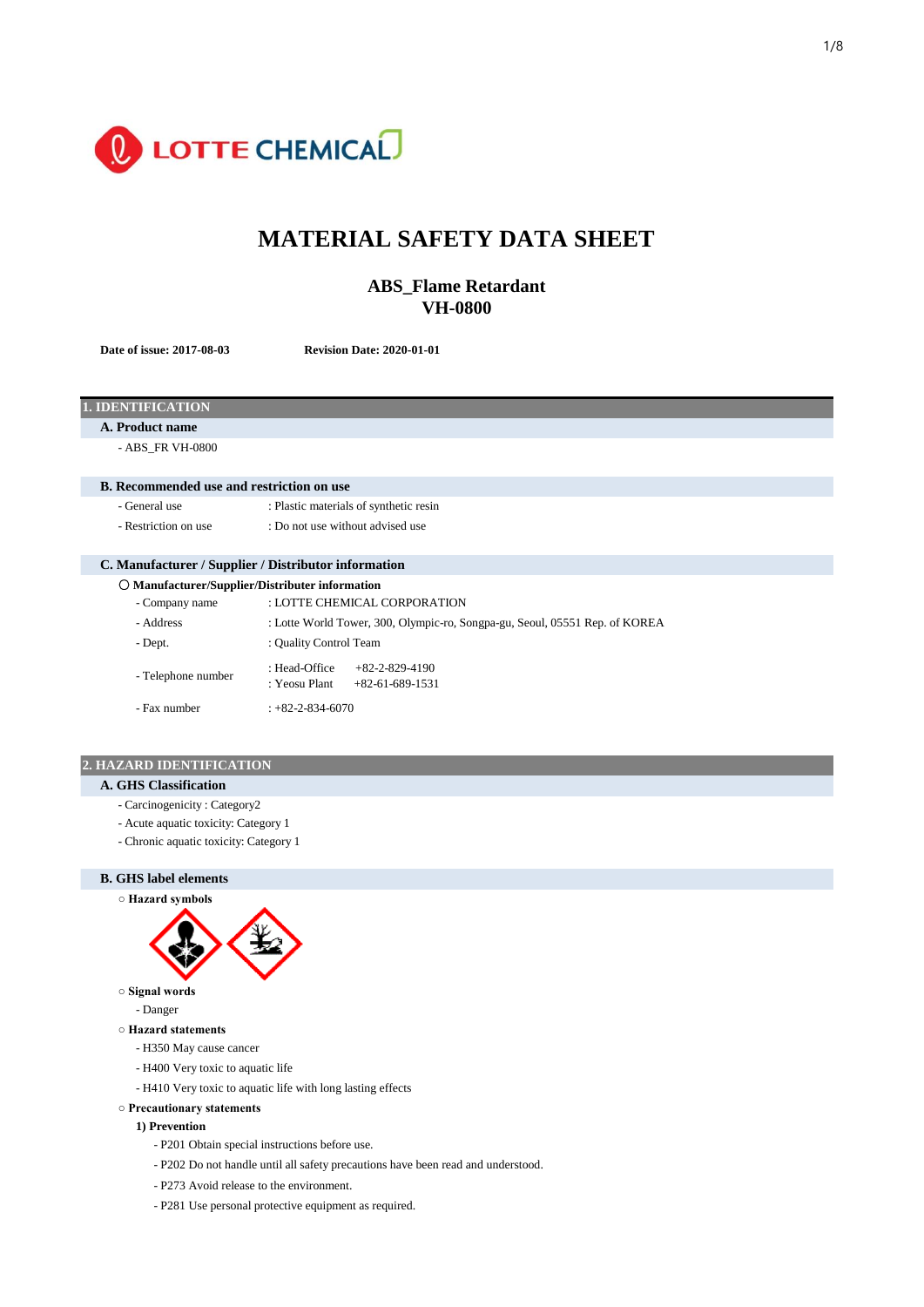## **2) Response**

- P308+P313 If exposed or concerned: Get medical advice/attention.
- P391 Collect spillage.

#### **3) Storage**

- P405 Store locked up.

#### **4) Disposal**

- P501 Dispose of contents/container in accordance with local/regional/national/international regulation

#### **C. Other hazards which do not result in classification : (NFPA Classification)**

- **NFPA grade (0 ~ 4 level)**
	- Health : 0, Flammability : 0, Reactivity : 0

#### **3. COMPOSITION/INFORMATION ON INGREDIENTS**

| <b>Chemical Name</b>                                              | Trade names and Synonyms | CAS No.   | $Content(\%)$ |
|-------------------------------------------------------------------|--------------------------|-----------|---------------|
| 2-Propenenitrile polymer with 1,3-butadiene and<br>ethenylbenzene | ABS resin                | 9003-56-9 | $70 - 80$     |
| Diantimony trioxide                                               | Antimony trioxide        | 1309-64-4 | $3 - 6$       |
| Tetrabromobisphenol A                                             |                          | 79-94-7   | $15 - 20$     |
| Additive                                                          |                          |           | $1 - 3$       |

\* Other ingredients which do not contribute to classification of the product

## **4. FIRST AID MEASURES**

## **A. Eye contact**

- Do not rub your eyes.
- Immediately flush eyes with plenty of water for at least 15minutes and call a doctor/physician.
- Get medical attention immediately.

#### **B. Skin contact**

- Flush skin with plenty of wter for at least 15 minutes while removing contaminated clothing and shoes.
- Laundering enough contaminated clothing before reuse.
- Get medical attention immediately.
- Remove contaminated clothing, shoes and isolate.
- Wear gloves when washing the patient, and please avoid contact with contaminated clothing.

#### **C. Inhalation contact**

- When exposed to large amounts of steam and mist, move to fresh air.
- Take specific treatment if needed.
- Get medical attention immediately.
- If breathing is stopped or irregular, give artificial respiration and supply oxygen.

#### **D. Ingestion contact**

- About whether I should induce vomiting Take the advice of a doctor.
- Rinse your mouth with water immediately.
- Get medical attention immediately.

### **E. Delayed and immediate effects and also chronic effects from short and long term exposure**

- Not available

## **F. Notes to physician**

- Notify medical personnel of contaminated situations and have them take appropriate protective measures.
- If exposed or concerned, get medical attention/advice.

## **5. FIREFIGHTING MEASURES**

## **A. Suitable (Unsuitable) extinguishing media**

- Dry chemical, carbon dioxide, regular foam extinguishing agent, spray
- Avoid use of water jet for extinguishing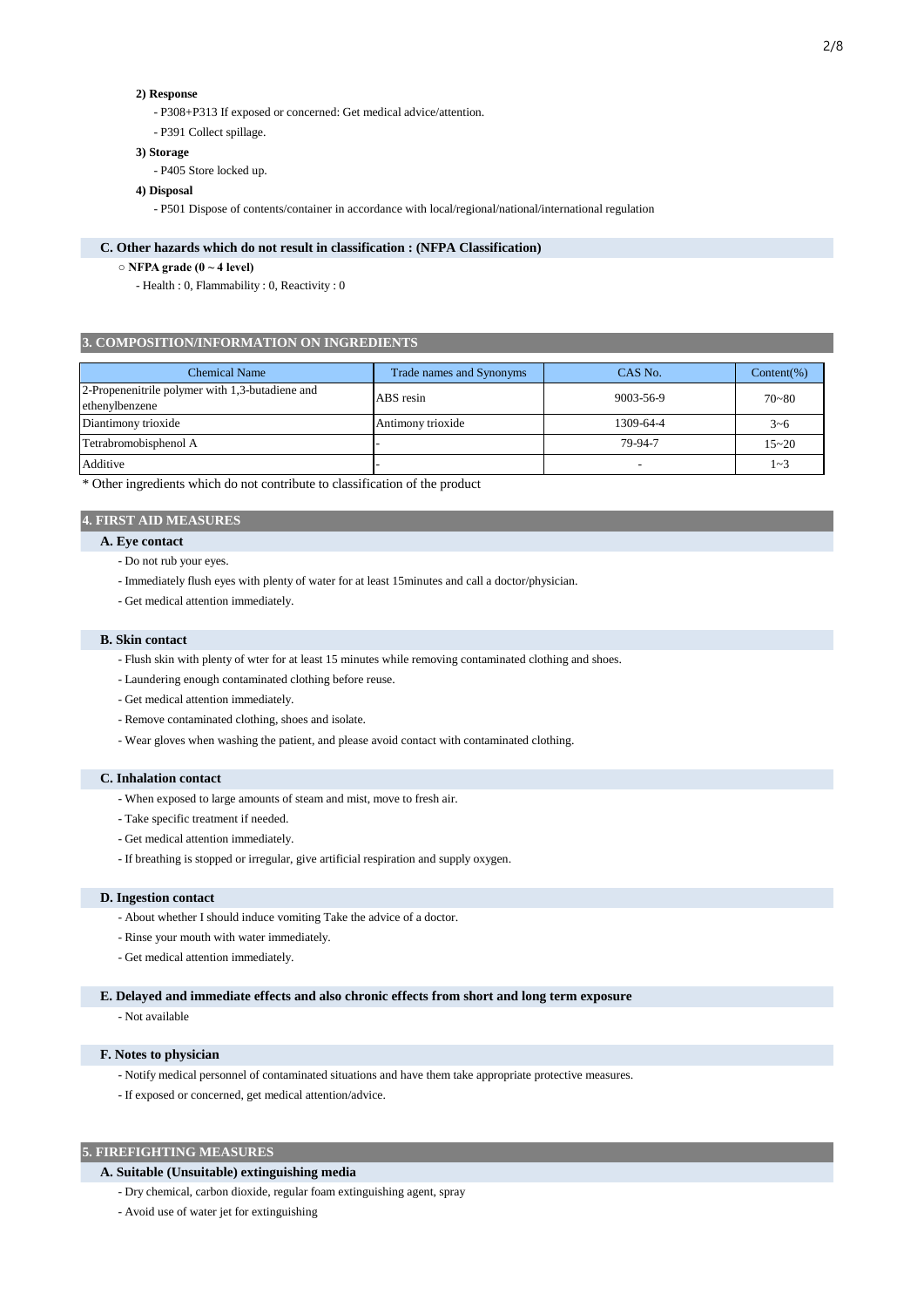#### **B. Specific hazards arising from the chemical**

- May Ignite by Heat, sparks, flames.
- Easy to burn, but not easy to fire.
- Irritating, or toxic gases may occur by fire.
- Inhalation of materials may be harmful.

## **C. Special protective actions for firefighters**

- Withdraw immediately in case of rising sound from venting safety devices or discoloration of tank.
- Using a unattended and water devices in case of large fire and leave alone to burn if you do not imperative.
- Avoid inhalation of materials or combustion by-products.
- Do not access if the tank on fire.
- Use appropriate extinguishing measure suitable for surrounding fire.
- Keep containers cool with water spray.

## **6. ACCIDENTAL RELEASE MEASURES**

#### **A. Personal precautions, protective equipment and emergency procedures**

- Ventilate closed spaces before entering.
- Do not touch spilled material. Stop leak if you can do it without risk.
- Handling the damaged containers or spilled material after wearing protective equipment.
- Cleanup and disposal under expert supervision is advised.
- Keep unauthorized people away,isolate hazard area and deny entry.

#### **B. Environmental precautions**

- Prevent runoff and contact with waterways, drains or sewers.
- If large amounts have been spilled, inform the relevant authorities.

## **C. Methods and materials for containment and cleaning up**

- Large spill : Stay upwind and keep out of low areas. Dike for later disposal.
- Notification to central government, local government. When emissions at least of the standard amount
- Dispose of waste in accordance with local regulation.
- Appropriate container for disposal of spilled material collected.
- Small liquid state spills: Appropriate container for disposal of spilled material collected.
- For disposal of spilled material in appropriate containers collected and clear surface.
- Spilled material should be treated as a potential risk of waste collected.

#### **7. HANDLING AND STORAGE**

## **A. Precautions for safe handling**

- Avoid direct physical contact.
- Since emptied containers retain product residue(vapor, liquid, solid) follow all MSDS and label warnings even after container is emptied.
- Comply with all applicable laws and regulations for handling
- Dealing only with a well-ventilated place.
- Contaminated work clothing should not be allowed out of the workplace.

#### **B. Conditions for safe storage, including any incompatibilities**

- Save applicable laws and regulations.
- Do not apply any physical shock to container.
- Avoid direct sunlight.
- Keep in the original container.
- Please pay attention to incompatibilities materials and conditions to avoid.
- By specifying a storage area for carcinogenic substances.
- Collected them in sealed containers.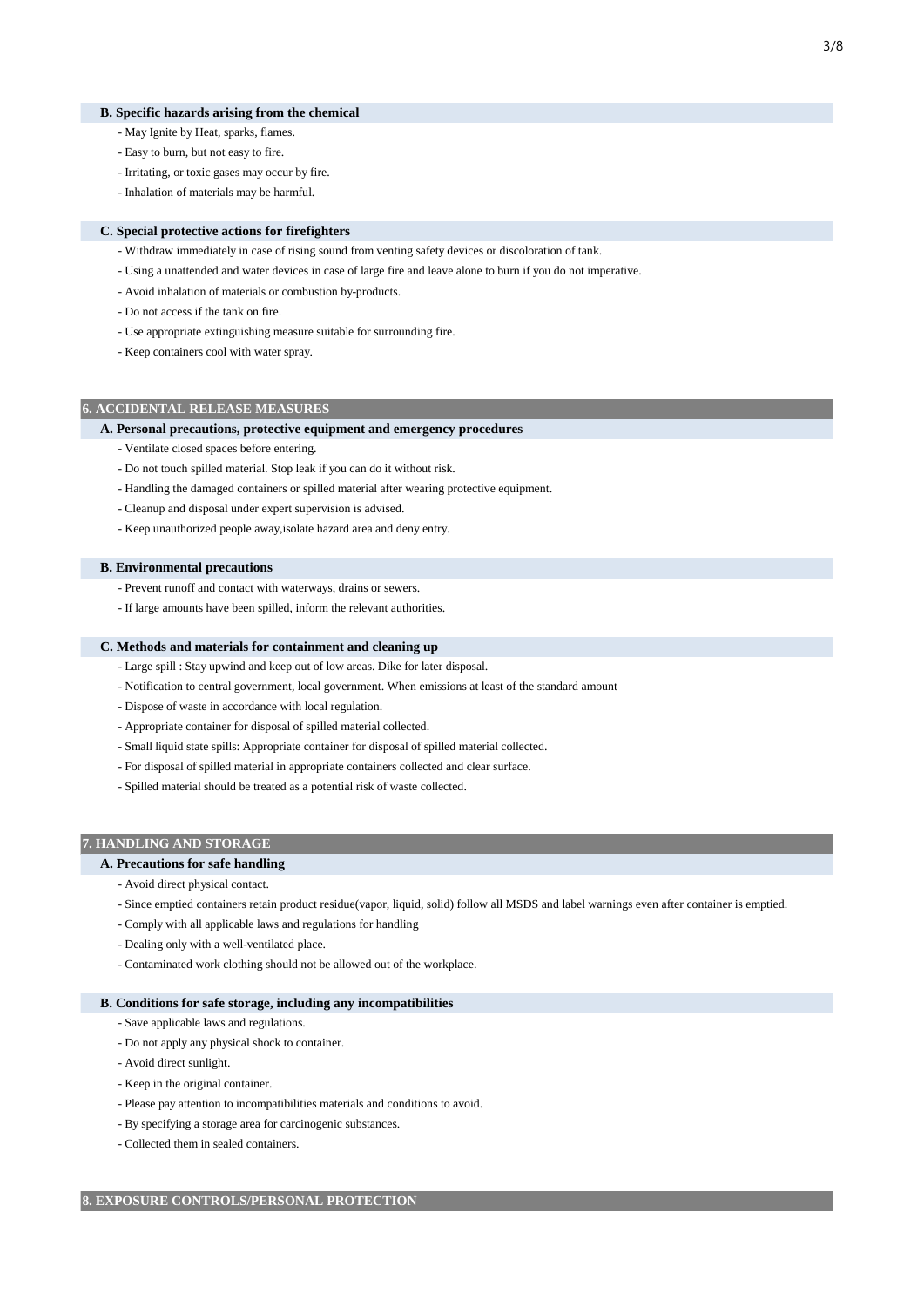### **A. Exposure limits**

## **○ ACGIH TLV**

- [Diantimony trioxide] : TWA : 0.5 mg/m3 Antimony trioxide(handling and use)

#### **B. Engineering controls**

- A system of local and/or general exhaust is recommended to keep employee exposures above the Exposure Limits. Local exhaust ventilation is generally preferred because it can control the emissions of the contaminant at its source, preventing dispersion of it into the general work area.

The use of local exhaust ventilation is recommended to control emissions near the source.

- Follow the appropriate engineering controls because unconfirmed gases for hazard among extrusion process may expose.

#### **C. Personal protective equipment**

#### **○ Respiratory protection**

- Under conditions of frequent use or heavy exposure, Respiratory protection may be needed.
- Respiratory protection is ranked in order from minimum to maximum.
- Consider warning properties before use.
- Dust, mist, fume-purifying respiratory protection
- Any air-purifying respirator with a corpuscle filter of high efficiency
- Any respiratory protection with a electromotion fan(for dust, mist, fume-purifying)
- Self-contained breathing apparatus with a corpuscle filter of high efficiency
- For Unknown Concentration or Immediately Dangerous to Life or Health : Any supplied-air respirator with full facepiece and operated in a

pressure-demand or other positive-pressure mode in combination with a separate escape supply. Any self-contained breathing apparatus with a full facepiece.

#### **○ Eye protection**

- Wear primary eye protection such as splash resistant safety goggles with a secondary protection face shield.
- Provide an emergency eye wash station and quick drench shower in the immediate work area.

#### **○ Hand protection**

- Wear appropriate glove.

**○ Skin protection**

- Wear appropriate clothing.

- **Others**
	- Not available

## **9. PHYSICAL AND CHEMICAL PROPERTIES**

| A. Appearance                                   |                                           |
|-------------------------------------------------|-------------------------------------------|
| - Appearance                                    | Solid(Pellets)                            |
| - Color                                         | - (Please Follow the request for clients) |
| B. Odor                                         | <b>Odourless</b>                          |
| C. Odor threshold                               | Not applicable                            |
| D. pH                                           | Not applicable                            |
| E. Melting point/Freezing point                 | Not applicable                            |
| F. Initial Boiling Point/Boiling Ranges         | Not applicable                            |
| G. Flash point                                  | Not available                             |
| H. Evaporation rate                             | Not applicable                            |
| I. Flammability(solid, gas)                     | 1.5mm V-0 (UL94)                          |
| J. Upper/Lower Flammability or explosive limits | Not applicable                            |
| K. Vapour pressure                              | Not applicable                            |
| L. Solubility                                   | Insolubility (solubility in water)        |
| M. Vapour density                               | Not applicable                            |
| N. Specific gravity                             | $1.12 \sim 1.30$                          |
| O. Partition coefficient of n-octanol/water     | Not applicable                            |
| P. Autoignition temperature                     | Over $466^{\circ}$ C                      |
| Q. Decomposition temperature                    | Over $400^{\circ}$ C                      |
| R. Viscosity                                    | Not applicable                            |
| S. Molecular weight                             | 60,000-200,000 (main substance)           |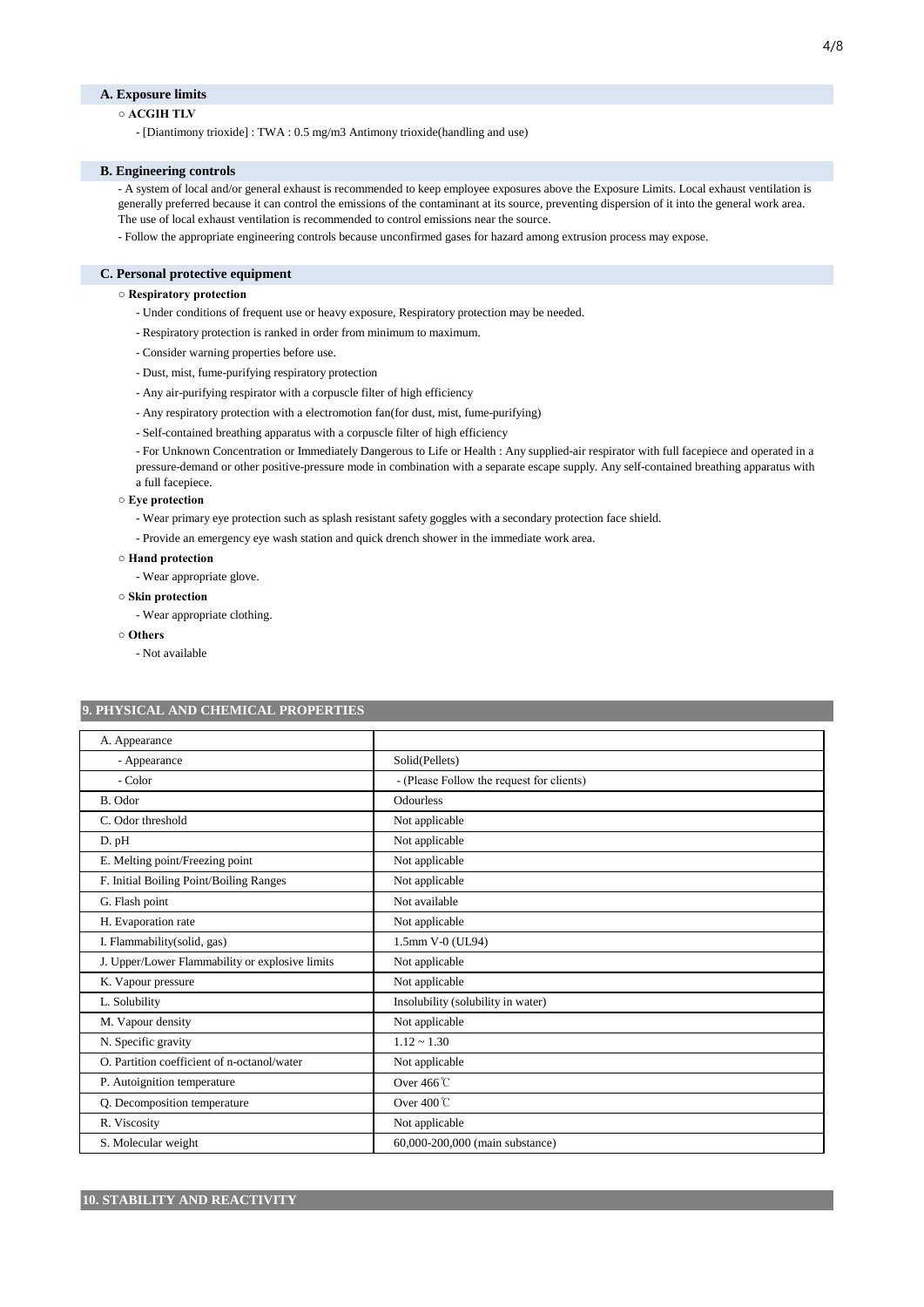#### **A. Chemical stability**

- This material is stable under recommended storage and handling conditions.
- This material is stable under conditions at room temperature and normal pressure.

#### **B. Possibility of hazardous reactions**

- Hazardous Polymerization will not occur.
- Containers may explode if heated..
- Easy to burn, but not easy to fire.
- Irritating, or toxic gases may occur by fire.
- Inhalation of materials may be harmful.

#### **C. Conditions to avoid**

- Avoid contact with incompatible materials and condition.
- Avoid : Accumulation of electrostatic charges, Heating, Flames and hot surfaces

#### **D. Incompatible materials**

- Combustible materials, irritating, toxic gases

## **E. Hazardous decomposition products**

- Not available

## **11. TOXICOLOGICAL INFORMATION**

## **A. Information on the likely routes of exposure**

- **(Respiratory tracts)**
	- Not available
- **(Oral)**
- Not available
- **(Eye·Skin)**
	- Not available

## **B. Delayed and immediate effects and also chronic effects from short and long term exposure**

- **Acute toxicity**
	- **\* Oral**

- [Diantimony trioxide] : LD50 > 34600 ㎎/㎏ Rat

**\* Dermal**

- Not available

- **\* Inhalation**
	- Not available
- **Skin corrosion/irritation**
	- Not available
- **Serious eye damage/irritation**
	- Not available
- **Respiratory sensitization**
	- Not available
- **Skin sensitization**
	- Not available

```
○ Carcinogenicity
```
**\* IARC**

- Not available

- **\* OSHA**
	- Not available
- **\* ACGIH**
- Not available
- **\* NTP**
	- Not available
- **\* EU CLP**
	- Not available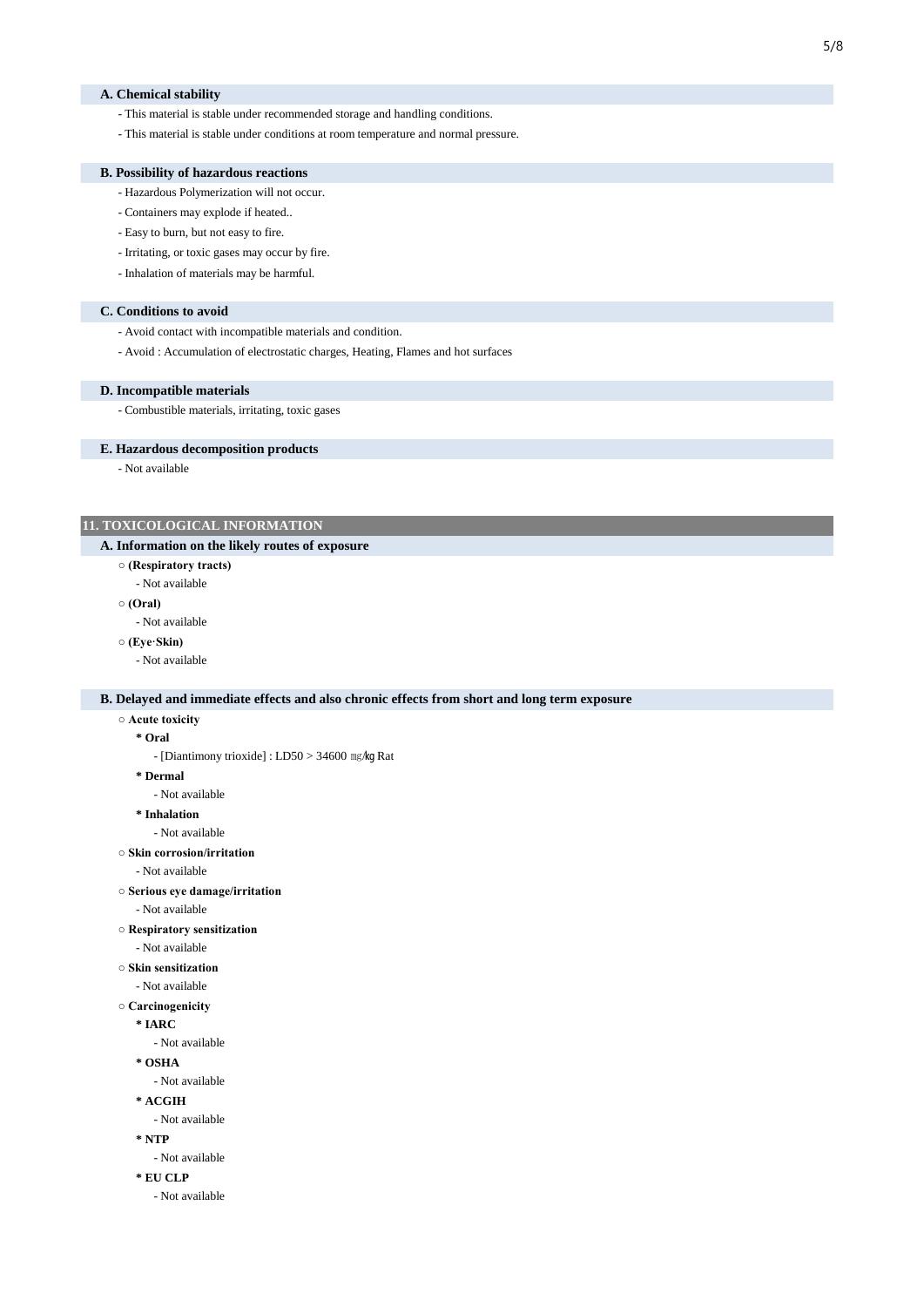#### **○ Germ cell mutagenicity**

- Not available
- **Reproductive toxicity**
	- Not available
- **STOT-single exposure**
	- Not available
- **STOT-repeated exposure**
	- Not available
- **Aspiration hazard**
	- Not available

## **12. ECOLOGICAL INFORMATION**

#### **A. Ecotoxicity**

**○ Fish**

- [2-Propenenitrile polymer with 1,3-butadiene and ethenylbenzene] : LC50 11.5 ㎎/ℓ 96 hr Pimephales promelas
- [Diantimony trioxide] : LC50 80 ㎎/ℓ 96 hr
- **Crustaceans**
	- [Diantimony trioxide] : EC50 423.45 ㎎/ℓ 48 hr
- **Algae**
	- [Diantimony trioxide] : EC50 67 ㎎/ℓ 72 hr

## **B. Persistence and degradability**

- **Persistence**
	- Not available

#### **○ Degradability**

- Not available

### **C. Bioaccumulative potential**

- **Bioaccumulative potential**
- Not available
- **Biodegration**
	- Not available

## **D. Mobility in soil**

- Not available

### **E. Other adverse effects**

- Not available

## **13. DISPOSAL CONSIDERATIONS**

#### **A. Disposal methods**

- Since more than two kinds of designaed waste is mixed, it is difficult to treat seperatly, then can be reduction or stabilization by incineration or similar process.
- If water separation is possible, pre-process with Water separation process.
- Dispose by incineration.

### **B. Special precautions for disposal**

- The user of this product must disposal by oneself or entrust to waste disposer or person who other's waste recycle and dispose, person who establish and operate waste disposal facilities.
- Dispose of waste in accordance with all applicable laws and regulations.

## **14. TRANSPORT INFORMATION**

## **A. UN number**

- 3077

**B. Proper shipping name**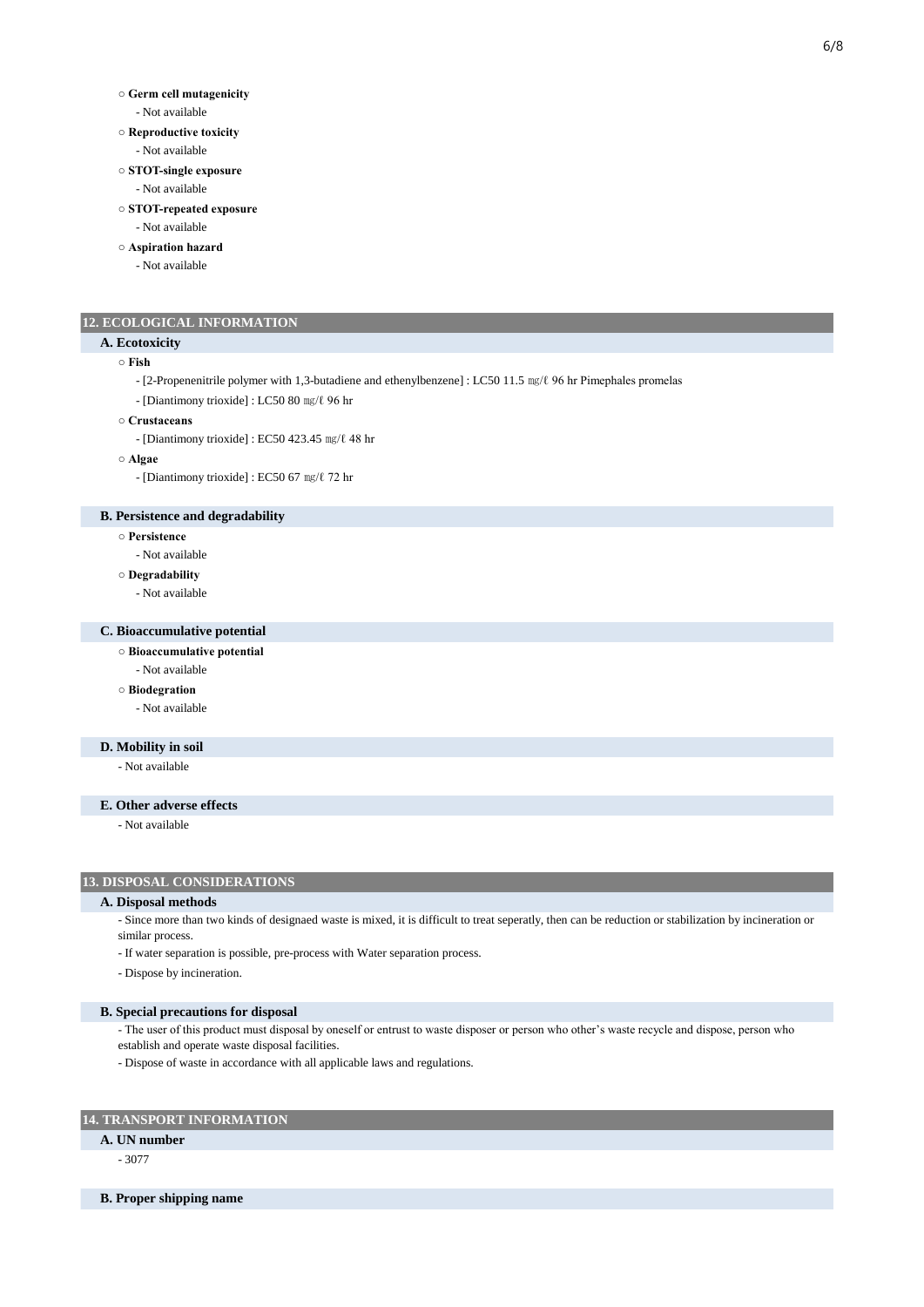#### - Environmentally hazardous substances, solid, n.o.s

## **C. Hazard class**

 $^{\circ}$ 

#### **D. Packing group**

- Ⅲ

#### **E. Marine pollutant**

- Applicable

#### **F. Special precautions for user related to transport or transportation measures**

- Local transport follows in accordance with Dangerous goods Safety Management Law.
- Package and transport follow in accordance with Department of Transportation (DOT) and other regulatory agency requirements.
- EmS FIRE SCHEDULE : F-A (General fire schedule)
- EmS SPILLAGE SCHEDULE : S-F (Water-soluble marine pollutants)

#### **15. REGULATORY INFORMATION**

## **○ POPs Management Law A. National and/or international regulatory information**

- Not applicable

### **○ Information of EU Classification**

- **\* Classification**
	- [Diantimony trioxide] : Carc. Cat. 3; R40
- **\* Risk Phrases**

- [Diantimony trioxide] : R40

- **\* Safety Phrase**
	- [Diantimony trioxide] : S2, S22, S36/37
- **U.S. Federal regulations**
	- **\* OSHA PROCESS SAFETY (29CFR1910.119)**
		- Not applicable

## **\* CERCLA Section 103 (40CFR302.4)**

- [Diantimony trioxide] : 453.599 kg 1000 lb
- **\* EPCRA Section 302 (40CFR355.30)**
	- Not applicable
- **\* EPCRA Section 304 (40CFR355.40)**
	- Not applicable
- **\* EPCRA Section 313 (40CFR372.65)**
	- [Diantimony trioxide] : Applicable
- **Rotterdam Convention listed ingredients** - Not applicable
- **Stockholm Convention listed ingredients**
	- Not applicable
- **Montreal Protocol listed ingredients**
	- Not applicable

## **16. OTHER INFORMATION**

## **A. Reference**

- The information contained herein is believed to be accurate. It is provided independently of any sale of the product for purpose of hazard communication. It is not intended to constitute performance information concerning the product. No express warranty, or implied warranty of merchantability or fitness for a particular purpose is made with respect to the product or the information contained herein.

- ACGIH( American Conference of Governmental Industrial Hygienists )
- CCRIS(Chemical Carcinogenesis Information)
- ChemIDplus(Chemical Identification/Dictionary)
- CICADs(Concise International Chemical Assessment Documents)